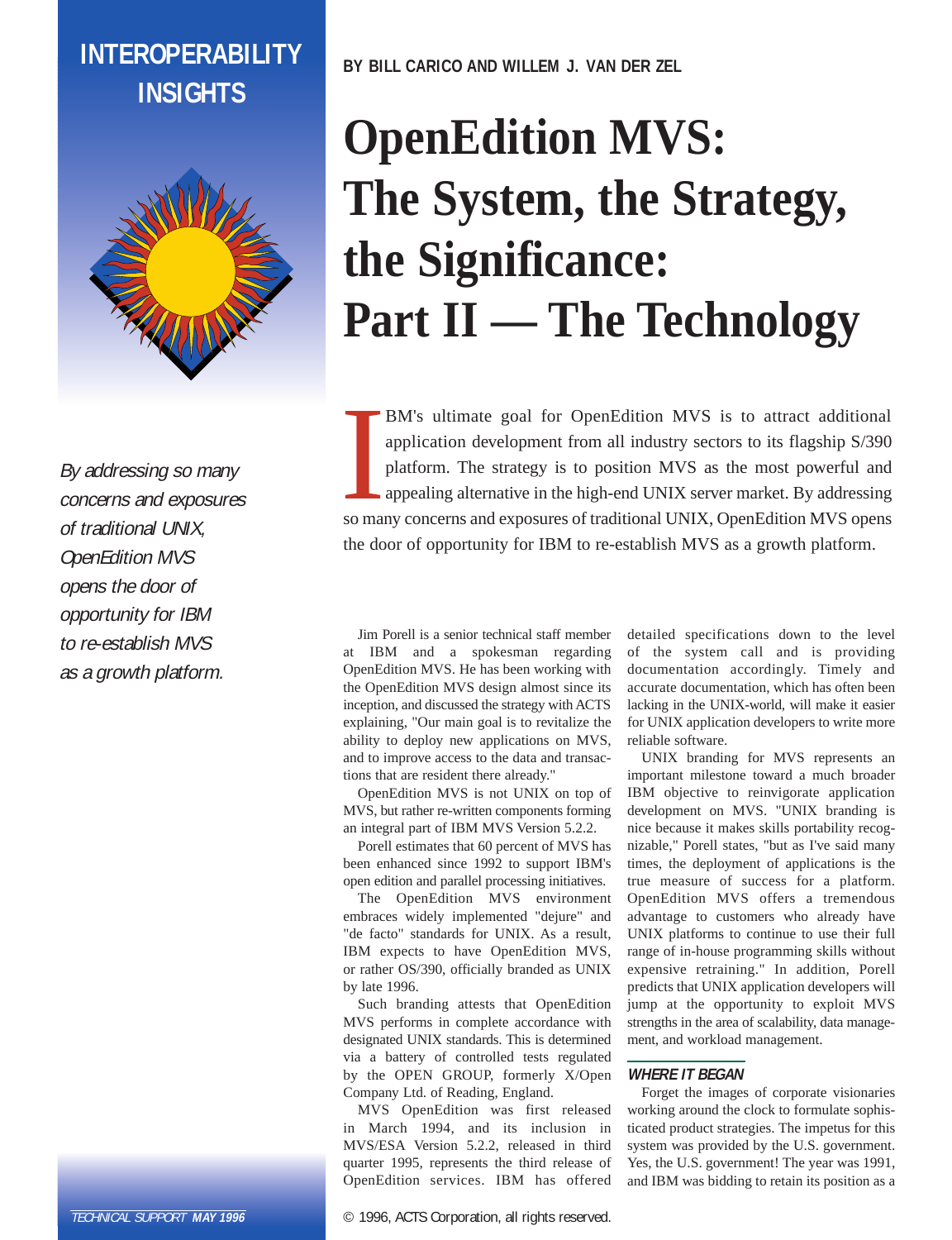major contractor for the multi-billion dollar National Aeronautics and Space Administration (NASA) Space Station contract. IBM had to incorporate support into MVS for popular UNIX interfaces to comply with requirements spelled out in Federal Information Processing Standards (FIPS) document 151. Failure to comply with FIPS meant NASA would have thrown out MVS along with millions of dollars of IBM hardware that it ran on.

It was during this development effort that IBM strategists had another realization. They recognized that adding support for UNIX would greatly enhance the overall attractiveness of MVS as an application development platform. So from these efforts a technical foundation was laid that has since become OpenEdition MVS.

#### *OPENEDITION MVS: THE SIGNIFICANCE*

Since Tandem owns the lion's share of the Automatic Teller Machine market, they have demonstrated their ability to run commercial applications on UNIX. Using fault-tolerant servers to differentiate from competitors, Tandem has indeed made some inroads into the highly demanding worlds of finance and banking. From the operating system side, it offers the NonStop-UX operating system and bills it as the industry's most reliable implementation of UNIX System V. NonStop-UX runs on Tandem's fault-tolerant Integrity FT systems which are targeted at customers who require very high levels of system availability. To go after larger applications, Tandem added a UNIX personality to its well established NonStop Kernel (NSK) operating system, formerly known as Guardian, for its high-end Himalaya line of NonStop servers. Support for the Open Software Foundation's (OSF's) Distributed Computing Environment (DCE) was also added. Tandem calls the new operating system capability the Open System Services (OSS) environment. From a reliability standpoint, even though Tandem stands head-and-shoulders above most of the other UNIX-servers on the market, neither of its UNIX environments can match the robustness of OpenEdition MVS feature by feature.

DEC and HP have been down a similar path,adding substantial UNIX support to their proven and reliable VMS and MPE operating systems, respectively, calling the enhanced versions OpenVMS and MPEix. Both compa nies also offer fully UNIX-based operating systems, but wanted to give VMS and MPE customers an alternative to stay put and access UNIX applications without having to migrate to UNIX. Reliable sources at both DEC and HP admit that their adapt-a-UNIX strategy hasn't attracted as many UNIX application ports as they would have liked.

What makes OpenEdition MVS different? While DEC and HP each have large customer bases, neither can rival IBM's base of large customers, nor the extent to which these customers rely on MVS to run their businesses.

Naturally, competitors are unwilling to concede the high-end UNIX market to IBM. David Scott, HP Software Product Line manager, contends "OpenEdition MVS lacks the ability to swap operating system vendors. Customers are still likely to be using the proprietary MVS APIs (Application Program Interfaces), keeping them locked in to the operating system. We don't see OpenEdition MVS affecting the strong momentum for evolving away from mainframes onto leading open-systems platforms like the HP 9000."

While HP's view is predictable, it is important to recognize that Amdahl and Hitachi Data Systems offer plug-compatible hardware alternatives to IBM for running MVS. If avoidance of vendor lock-in is a primary concern, MVS is the only ingredient a company

must obtain from IBM when putting a S/390 mainframe environment together. S/390-compatible hardware, security software, database software, and hundreds of program products are available from other vendors.

Is it worthwhile for small companies to port applications to MVS? UNIX appli-

cations will be ported to OpenEdition MVS in ever-increasing numbers as UNIX software suppliers pursue the multi-million dollar mega-deals with large IT shops. A manager at Aetna Life and Casualty, based in Hartford, Conn., confided that they were looking to buy one software application, and were surprised to learn that the deal was so big it would have cost less for Aetna to buy the entire software company than to buy their software! That's right — one deal exceeded the total value of the company. Few environments offer small companies such growth potential! Furthermore, association with OpenEdition MVS will give smaller vendors important credibility as well as enhancing the scalability of their products, making them a more serious contender when competing for large commercial accounts.

HP's Scott suggests an altogether different scenario. "Though the availability of UNIX APIs on MVS means ISVs can theoretically support the MVS platform, the reality is they will only support the leading revenue-generating UNIX platforms, not wanting to incur the additional costs of supporting Open-Edition MVS."

Current trends, however, indicate ISVs are very interested. OpenEdition MVS applications

already announced include those shown in Figure 1, which proves there are numerous companies more than willing to incur the additional support cost. Further good news for OpenEdition is that vendors are finding the conversion straightforward, which minimizes the cost to port. For example, Oracle teamed with IBM at a recent meeting of Oracle users in Philadelphia to demo an IBM 9672 CMOS p rocessor running a C program under OpenEdition MVS making calls to Oracle7 databases located on both MVS and an IBM RS/6000 workstation running AIX. Oracle7 already runs native on MVS, but now Oracle reports applications designed for UNIX run unmodified on OpenEdition MVS as a client accessing the databases. Oracle says the internal logic of its database manager component is the same across different platforms,so there is no need to even port a UNIX version of Oracle to MVS.



Vincent Re, vice present of research and development, Computer Associates (CA), is another early user of MVS OpenEdition. According to Re, CA markets a rather sizeable UNIX application to handle software distribution across large networks. A customer, who he declined to name, came to him with an urgent need for a software distribution product, but wanted to use it in support of its many MVS-based mainframe images. CA didn't want to develop a mainframe-specific version, so it looked into porting the server logic for their UNIX product to OpenEdition MVS. Using an OpenEdition MVS beta copy, CA did a straight port of half-a-million lines of C code and completed the task in what Re thought was a reasonable time frame. CA reported that compiles took longer than expected, but after completing the port, the server application performed just fine.

Early indications are that IBM's strategy to re-invigorate MVS is off to a strong start.

#### *OPENEDITION MVS: THE SYSTEM*

What makes OpenEdition MVS so attractive is its robust functionality. MVS has been changed from the inside out to accommodate UNIX application software. In so doing,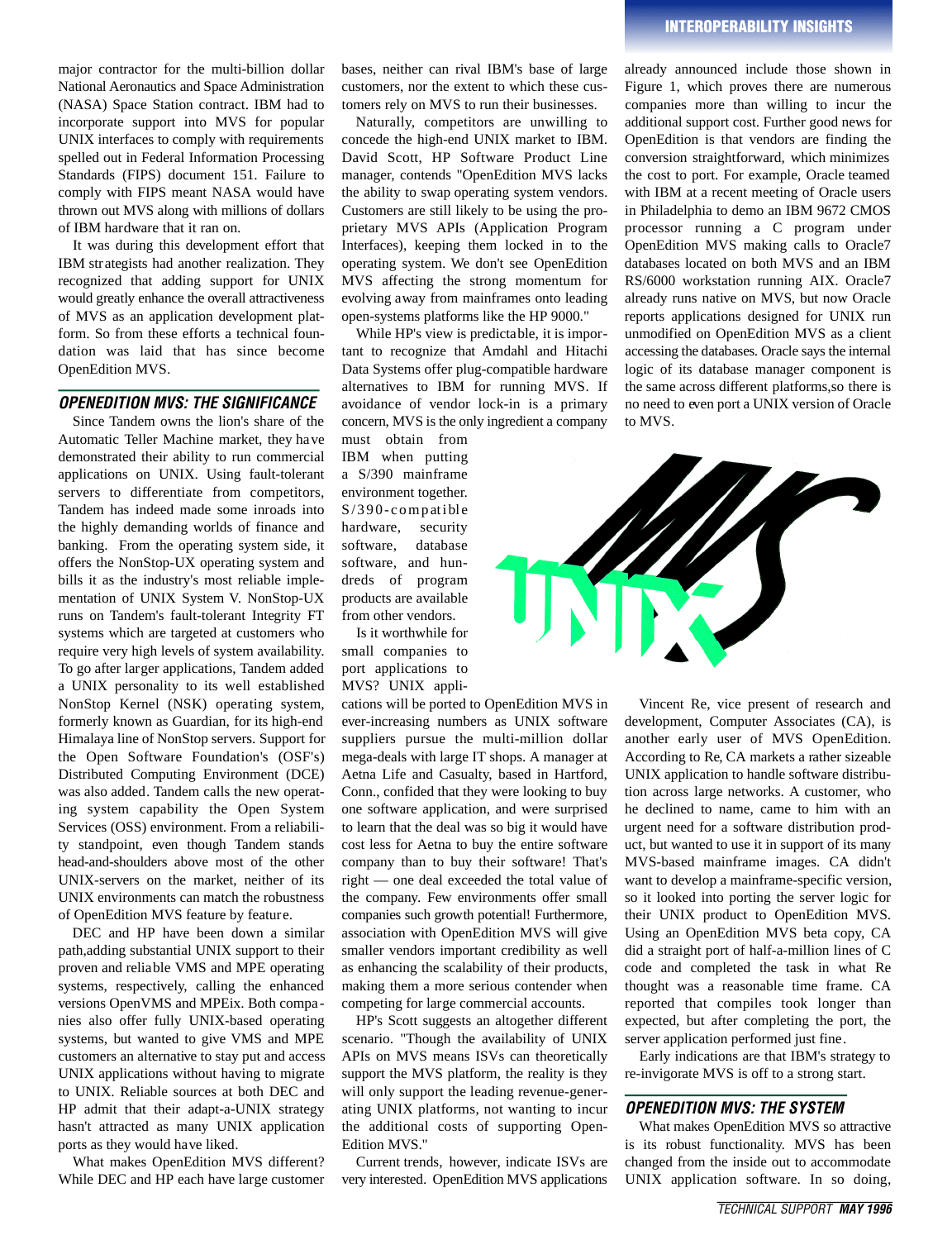# **Figure 1: Applications for OpenEdition MVS**

| <b>Vendor</b>                                     | <b>Application</b>                                                                | <b>Availability</b>          |
|---------------------------------------------------|-----------------------------------------------------------------------------------|------------------------------|
| Abraxas                                           | CodeCheck                                                                         | <b>Now</b>                   |
| <b>Advanced Software</b><br>Products Group (ASPG) | RA/2                                                                              | Now                          |
| Allen Systems Group                               | <b>JCL/PREP</b>                                                                   | Now                          |
| Boole & Babbage                                   | <b>CMF Monitor</b>                                                                | Now                          |
| Compuware                                         | <b>Uniface Polyserver</b>                                                         | Being ported                 |
| Dassault                                          | Catia V4.1.3 to V4.1.5                                                            | Now                          |
| <b>Diversified Software</b><br>Systems, Inc.      | JOB/SCAN<br>DOCU/TEST                                                             | Now<br>Now                   |
| Hudson-Williams, Inc.                             | <b>Enterprise Chargeback</b>                                                      | Now                          |
| <b>IBM</b>                                        | DCE, AS/IMS, AS/CICS<br>Internet Connection Server for MVS                        | Now<br>Now                   |
| <b>IMC</b>                                        | IMC TUXEDO/T<br>Open Transport                                                    | Now<br>Now                   |
| Interlink                                         | <b>TCPaccess</b><br><b>TCPaccess w/sockets</b><br><b>TCPaccess Fault Tolerant</b> | Now<br>1096<br>Now           |
| <b>ISE</b>                                        | Eiffel family                                                                     | 8/96                         |
| <b>Isis Distributed Systems</b>                   | Isis SDK<br>Orbix+Isis<br>Isis Database<br><b>Isis Availability Manager</b>       | 1996<br>1996<br>1996<br>1996 |
| J.D. Edwards                                      | C/S Multinational Apps.                                                           | Intent to port               |
| masc ag                                           | masc-cao<br>masc-mua<br>masc-vtm                                                  | Now                          |
| <b>Merrill Consultants</b>                        | MXG                                                                               | Now                          |
| <b>MKS</b>                                        | Code integrity                                                                    | Beta                         |
| <b>Momentum Software</b>                          | Xipc                                                                              | Now                          |
| <b>New Dimension</b>                              | <b>Control Family</b>                                                             | Now                          |
| Open Environment Corp.                            | Encompass<br>Entera/Trans Access<br>Appl. Designer                                | Now<br>Now<br>Now            |
| Open Horizon                                      | Connection                                                                        | 4096                         |
| Oracle                                            | <b>Oracle Cooperative Applications</b><br>Oracle <sub>7</sub>                     | Now                          |
| SAP America                                       | R/3                                                                               | <b>Feasibility Port</b>      |
| <b>SAS Institute</b>                              | SAS/C<br>SAS/C C++ Development Sys.<br>SAS/C Connectivity Support Library         | 4095 (test)<br>1H96<br>1H96  |
| Softool                                           | CCC/Harvest                                                                       | 1H96                         |
| Sybase                                            | Open Client on MVS<br>Open Client/Open Server<br>C/COBOL precompliers             | Now<br>3096<br>3096          |
| Sysdeco                                           | Systemator 4GL/DATAMODELLOR                                                       | beta                         |
| Tech-Beamers                                      | unxSHELL S/390 Appl System                                                        | Now                          |

OpenEdition MVS does not just mimic UNIX, rather it natively executes the UNIX commands and does so in accordance with technical standards that have been widely accepted for UNIX platforms. An analysis of system internals reveals that this is not some superficial MVS make over, but a real, in-depth UNIX integration. "OpenEdition MVS is different from other UNIX-like front-ends to proprietary operating systems," observes Louis Sellincourt, senior director of the MVS Product Line at Oracle. "Its predecessor emulated UNIX functionality, but OpenEdition MVS is tightly integrated into the MVS kernel, thereby allowing far stronger UNIX integration into the MVS environment."

UNIX additions, object technology support, CMOS hardware, and other enhancements have transformed the MVS environment to the point IBM has renamed MVS OS/390. In a nutshell, OS/390 will integrate functions of more than 25 program-products and subsystems from the MVS environment into a single operating system.

# **What makes OpenEdition MVS so attractive is its robust functionality. MVS has been changed from the inside out to accommodate UNIX application software.**

# *STANDARDS COMPLIANCE*

While MVS has always supported numerous industry standards, OpenEdition MVS expands this effort by conforming to POSIX,XPG4 Base Profile, and a subset of the X/Open Single UNIX Specification. Readers not familiar with this jargon should read the sidebar "The Search for UNIX Standards" before continuing.

IBM staff overseeing OpenEdition MVS are also proactively involved in official efforts to develop the specification for a 64-bit UNIX standard. The 64-bit UNIX standard does not require a 64-bit hardware architecture for program execution, rather it deals with support of APIs. When these additional interfaces are selected, OpenEdition MVS will add support as appropriate.

Official X/Open UNIX-branding for OpenEdition MVS is expected by late 1996. X/Open XPG 4.0 branding was received in November 1995. OpenEdition MVS has added more than 1,100 UNIX APIs. It has even added those APIs designed for GUI and cursor controls, obviously for the sake of form (100 percent compliance) rather than function.

# *DISTRIBUTED COMPUTING ENVIRONMENT (DCE)*

DCE provides an additional capability to use MVS as the server for DBMS or information warehouse data, and to gain access from a wide range of distributed client machines. DCE is a set of services on which to develop multi-platform applications. Simply stated, DCE is being positioned to be the software-glue used to knit together systems from multiple vendors into a cohesive network. The popular RPC (Remote Procedure Call) is implemented and forms the basis of the DCE programming. DCE provides directory services, security services, services to coordinate wallclock time between systems (to assure time stamps on one machine match those on another), and a thread service that allows DCE to do multitasking, essentially allowing the code to handle more than one request concurrently. DCE's Distributed File System (DFS) makes file systems on different servers appear as one file system to the client. This greatly simplifies multi-vendor environments because DFS allows file sharing across systems that are essentially incompatible with one another.

# *LEVERAGING TECHNICAL SKILLS*

OpenEdition MVS expands a company's ability to manage, control, split, optimize, and continue to make effective use of the S/390

*TECHNICAL SUPPORT MAY 1996*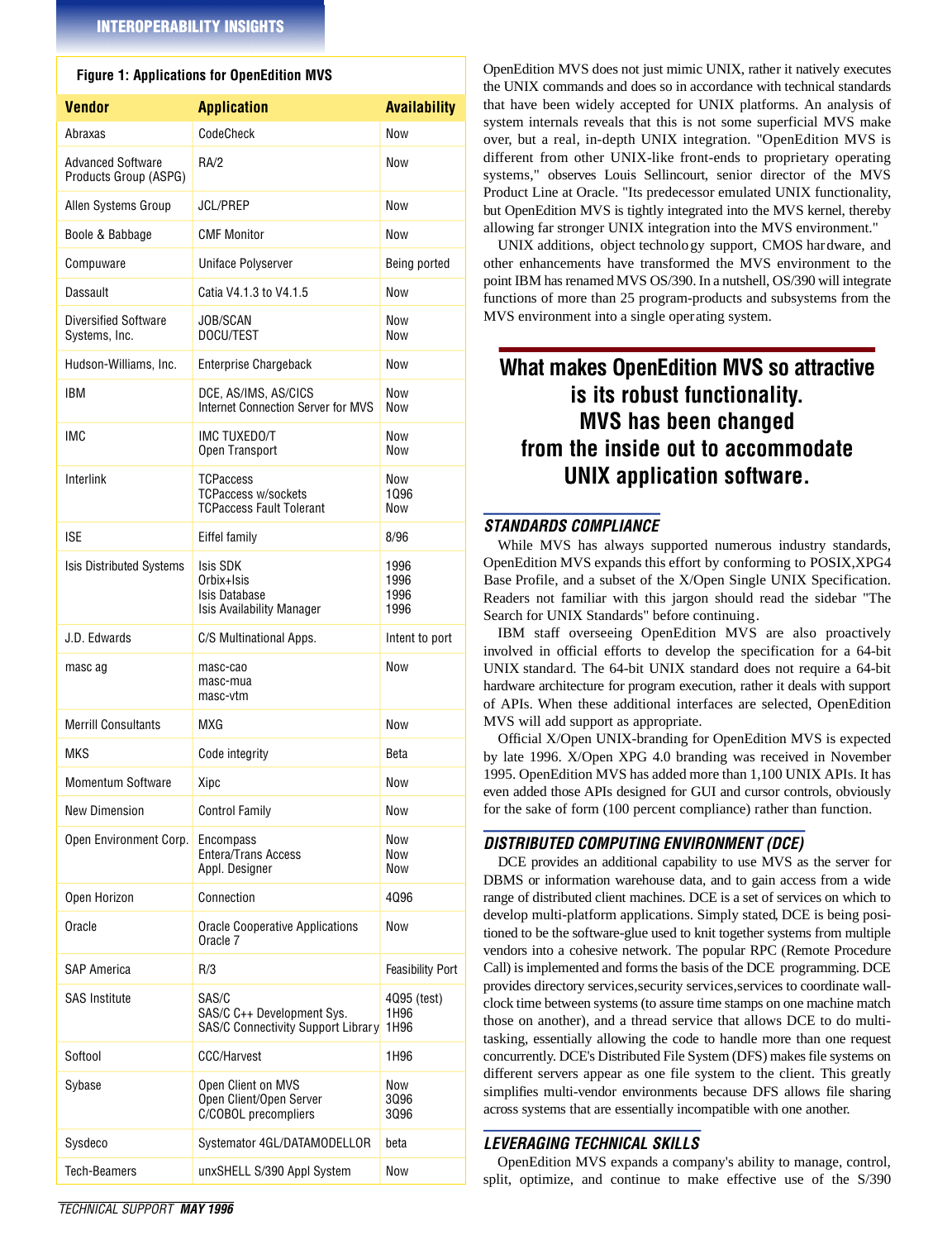environment. And it's not just exploiting MVS; it's protecting the company's programmer skill set for both MVS and UNIX.

Generally speaking, a shell is a command interpreter that provides an interface between a user and a system. Allowing users to access the system from the environment they already know, as well as providing the means to easily switch between TSO and the UNIX shell interface, is key. The advantages are obvious: Both types of users — the TSO/CICS/IMS/DB2 person and the UNIX-trained professional are catered to. TSO-experienced users would most likely continue to use familiar TSO structures to access OpenEdition, thereby leveraging their existing skills, while at the same time helping them bridge to the UNIX environment. Likewise, UNIX-experienced users would most likely "rlogin" or "telnet" to OpenEdition without ever having to see MVS or TSO, although, eventually, UNIX shell users may want to expand their horizons and learn how to use the TSO interface.

One now has the UNIX face integrated as part of the MVS kernel. The shell, called "oe" shell, is more than just a Korn shell, it's the complete environment. The "oe" shell allows casual users to use the mainframe to build batch files, run and test programs, and, in general, control the computer using only UNIX commands. Use of the mainframe means MVS looks after management of DASD, tape, and other peripherals, something UNIX did not always do so well. Also the UNIX "tar" (tape-archive-restore) command, a key UNIX utility embedded in many scripts, is available within the UNIX shell. When using "tar", OpenEdition MVS makes a file that can be backed up via the standard MVS utilities. OpenEdition MVS also includes the ubiquitous UNIX editor "vi" as well as the Network File System and OSF's DCE software.

As those who have failed trying to migrate off of MVS can readily attest, MVS is also much more efficient than UNIX in handling symmetrical multiprocessing (SMP), logical processor partitioning, hierarchical storage management (archiving), system managed storage, and continues to lead the industry in these areas. Take the SMP comparison, for example. Various studies show that SMP overhead for S/390 hardware consistently averages between 1 percent and 2 percent per processor. In other words, customers using a high-end mainframe with 10 processors running under a single copy of MVS would suffer 10 percent to 20 percent performance degradation. By comparison, high-end servers from HP and DEC can experience from 40 percent to 60 percent degradation for SMP, depending on workload. In other areas, the seamless integration between MVS and UNIX means OpenEdition supports

UNIX Message Queues, semaphores, and shared memory.

Terminals such as the present IBM 3270 series can be used to communicate with the UNIX shell. In the UNIX environment there are the ASCII terminals that do character-bycharacter interaction, and they have also been incorporated via special communication frontend processors. Such integration of both software and hardware allows for a seamless application environment.

This special communications processor is in fact an IBM RISC System/6000 which is networked or channel-connected to the IBM mainframe and obtains its control program from the MVS machine. Now scores of users can access the MVS machine via this route and be TSO, CICS, or UNIX users. On the RISC machine, while using the X-Windows (AIX-windows) application, one can open many different windows, called AIX-terms, with each on a different application into the mainframe at the same time.

MVS has defined an additional data set called Hierarchical File System (HFS) and this now means the UNIX view of data — a master or root directory with other data in sub-directories — is supported by MVS. Long file names are allowed.

> **OpenEdition MVS can manage multi-vendor environments in a streamlined manner while significantly reducing the amount of network hardware otherwise needed.**

# *SECURITY*

Traditional UNIX security offers only two levels of administration, namely someone is either root (king) or a user (pleb). In contrast, DCE's security services are based on MIT's Kerberos security scheme, where a single machine which is known to be secure is called a "trusted third-party" and provides security information that governs access to other systems on a local area network (LAN). DCE actually offers five security levels to supplement the normal Group/User/Owner definitions. IBM RACF has been updated to include OpenEdition MVS at user and file levels, and future plans call for RACF to cooperate and communicate with the supplied DCE layers.

# *IMPROVED CONNECTIVITY/FLEXIBILITY*

OpenEdition MVS supports single login over interconnected MVS systems. Also called Single System Image, single login means a user may login anywhere, retaining the exact view of data, environment, and messaging from all points of access.

To become more competitive in the server market, IBM is not just changing its software, it is also changing its hardware. For example, IBM has integrated an Open Systems Adapter (OSA) into selected S/390 hardware models, bringing LAN attachment directly to the MVS server. This means that mainframe applications, using either SNA or TCP/IP, can communicate directly with Ethernet, Token Ring, or Fiber Distributed Data Interface (FDDI) LANs. Consequently, customers can cast MVS in the role of a disk, print, and central administration server for LAN-connected users. Amdahl is offering similar enhancements for its hardware.

OpenEdition MVS can manage multi-vendor environments in a streamlined manner while significantly reducing the amount of network hardware otherwise needed. For example, OSA allows MVS to become a large-scale disk server to users under Novell NetWare, or OS/2 LAN server, via IBM's LAN Resource Extension and Services/MVS (LANRES/MVS) software. This also applies to TCP/IP Network File System (NFS) clients via IBM's LAN File Services/ESA (LFS/ESA) software.

# *AP P L I C ATION PROGRAMMING SUPPORT*

The UNIX debugger, called "dbx", is also included. It has always been especially powerful for C and Fortran interactive debugging. "Dbx" is commonplace on the majority of UNIX variants, so now OpenEdition MVS programmers can use the same type of debugger they were using on their UNIX workstation.

Object-Oriented Programming (OOP) is a programming method allowing more modular and usually simpler programs to be quickly constructed. OpenEdition MVS will support Objects through  $C_{++}$ , OO Cobol, SOM, and DSOM. This broad range of support allows customers to develop applications in the language of their choice, and allows those objects to interoperate through SOM and DSOM.

Where did all of this alphabet soup come from? Very briefly, System Object Model (SOM) is IBM's primary OOP model introduced in OS/2 Release 2. SOMobjects MVS are for SOM-based CORBA-compliant, object-oriented application development capabilities, and the run-time component has been integrated into MVS version 5.2.2. The Distributed System Object Model (DSOM) is on the way, and will support objects distributed across a network using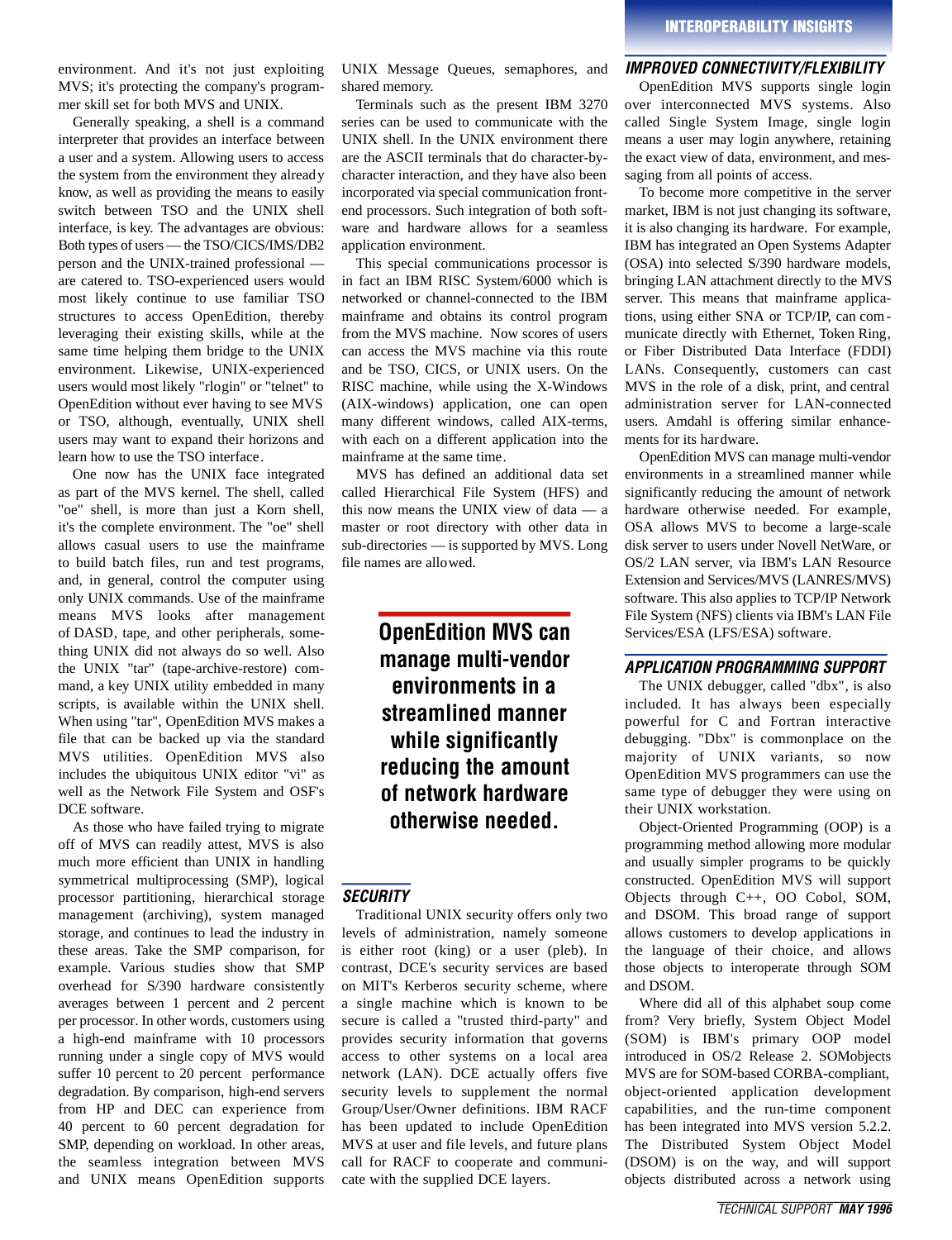**EX** forts to unify a fragmented UNIX market have resulted in activities such as IEEE POSIX, COSE Spec1170, and X/Open's  $XPG 4.2$ . A review of this activity should help provide some perspective regarding the technical and political complexities involved.

By the early 1980s, customers watching chasms between different UNIX versions grow wider finally demanded standardization across versions. IEEE responded to the call and began work on UNIX standards in 1984. More than 25 different committees were formed under one common banner: Portable Operating System Interface for UNIX (POSIX), dividing the UNIX pie along boundaries by interfaces, security, data base, networking, languages, etc. Eventually UNIX was dropped from the official name, and POSIX became just Portable Operating System Interface.

The work on POSIX has been heavily influenced by the National Institute of Standards and Technology (NIST), a U.S. government agency within the Commerce Department. Some POSIX committees were more successful than others, and POSIX became a long drawn out process. Seven committees actually completed their projects (published standards), including POSIX.1, which defined an API to call basic operating system services from a C program; POSIX.2, which defined the command line interface for shells and utilities; and POSIX.3, which defined common test methods. Several POSIX committees that eventually withdrew their work groups include POSIX.11 to define transaction processing applications; POSIX.16 to define C language bindings; and POSIX.19 to define Fortran 90 language interfaces. Therefore, the whole POSIX effort to standardize UNIX is largely viewed as a failure.

# **COSE**

During the many years POSIX committees spent deliberating, a new competitor was setting its sights on the UNIX market:

common transport protocols, such as TCP/IP, IPX, and NetBIOS.

The Common Object Request Broker Architecture (CORBA), is an architectural standard that assists object-oriented languages and tools to bridge incompatible technologies. CORBA came out of the work of the Object Management Group (OMG), an international non-profit organization founded in 1989 by 3COM Corp.,American Airlines,Canon, Data General, HP, and SUN, to promote the devel-

# The Search for UNIX Standards

Microsoft. Now highly motivated by the very real threat of encroachment by Microsoft's Windows NT operating system, UNIX vendors decided to get more serious about standardizing UNIX. In March 1993, UNIX competitors HP, IBM, SCO, Sunsoft, Novell, and AT&T's UNIX System Laboratories, formed a consortium called the Common Open Software Environment (COSE), and many other vendors quickly announced their support.

COSE was created to bring some consistency across all areas of computer systems, including the network, the operating system, and the user interfaces. An early and highly visible COSE initiative identified common APIs across UNIX variants. It was named SPEC 1,170 because the first draft of the specification listed 1170 UNIX APIs. Other areas COSE is focusing on include graphics, multi-media, systems mana gement, Objects, Common Desktop Environment, naming standards, data management, and distributed computing. In a political move designed to force Microsoft's hand, COSE has also announced its commitment to develop specifications for a Public Windows Interface (PWI). PWI is an attempt by the COSE alliance to force Microsoft to put Windows messaging standards into the public domain.

Also in September 1993, a contingency of more than 70 vendors appointed X/Open to manage the evolution of a set of common APIs to bring UNIX systems closer together and to certify, or brand, products that complied. Soon after, SPEC1170 was incorporated into the X/Open Portability Guide (XPG) specification, and more recently was renamed as the X/Open Single UNIX Specification. Some call this Universal UNIX. UNIX 93 and UNIX 95 are specific

certification levels within the X/Open branding process.

# **X/Open**

X/Open was founded in 1984, and recently merged with the Open Software Foundation (OSF) to form the "OPEN GROUP", which, in its own

words, is a "not-for-profit, vendor-independent, international consortium dedicated to the advancement of open systems throughout the world." Under this mission statement, X/Open, with many prominent vendors active in its membership, has attempted to integrate selected industry standards and facilitate users, vendors, and standards bodies being able to work closer together in the pursuit of open systems. X/Open standards are agreed to by votes of its directors, and votes of its paying members who might pay as much as \$500,000 yearly for the right to vote. In contrast, the International Standards Organization (ISO), limits membership to other standards organizations from different countries. The American National Standards Institute (ANSI) is a voluntary body in the United States and represents U.S. interest in international standards organizations. Both ISO and ANSI work in many other areas in addition to their active roles insetting standards for information technology. IEEE allows both members and non-members to participate in standards activities and oversees and referees the committee activities. IEEE ensures documentation and published standards meet ANSI specifications.

X/Open promotes its branding service "as an open systems procurement tool by commercial and government users around the world who find that it significantly reduces cost, reduces time, and increases the level of quality of systems purchased." The main purpose of X/Open-branding is to provide the buyer with some assurance; X/Open calls it a guarantee that certain applications will run as promised by the vendor. *ts*

opment of software based on object-oriented technology. OMG's stated mission is to maximize the portability, reusability, and interoperability of software.

# *WEB EXPANSION*

IBM announced on October 31, 1995, an Internet web server product for OpenEdition MVS called IBM Internet Connection Server. It allows users to use MVS as a gateway to explore the Internet as well as introduce host Web home pages to promote company products. The World Wide Web  $(WWW)$  is that portion of the Internet which allows information to be provided via a series of interconnected pages of text, graphics, video, and sound. As the Internet expands to include commercial activity, there is more and more need to store pictures, movies, and data in browsable (non-compressed) style in a common format to be readily accessed from anywhere in the world